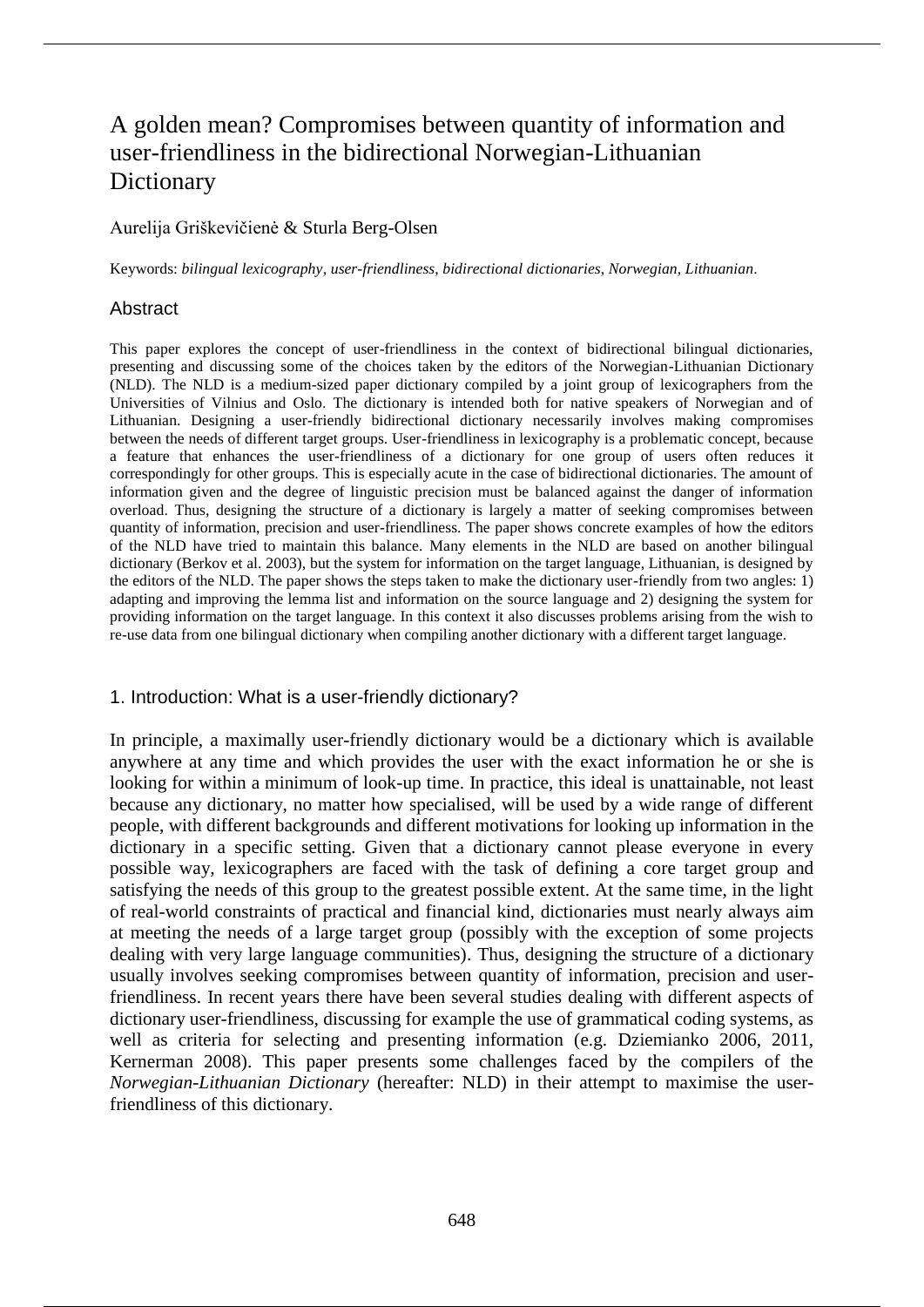#### 2. The Norwegian-Lithuanian Dictionary project

The NLD is a joint project of lexicographers from the Universities of Vilnius and Oslo, initiated in 2005. The main part of the work – the translation of the lemmas and examples from Norwegian to Lithuanian – has been completed, but some editing work still needs to be done. The dictionary corpus consists of approximately 48.000 entries. The NLD is primarily intended as a paper dictionary; however, an electronic version might be issued in the future, as the dictionary is composed in XML.

Since both Norwegian and Lithuanian are middle-sized languages in the European context, the available resources do not make it feasible to produce two separate dictionaries for Lithuanians and Norwegians which would contain different information needed for the understanding and production of Norwegian and Lithuanian respectively. So the NLD is intended both for native speakers of Norwegian and of Lithuanian. However, in certain respects the NLD favours the Lithuanian user; this choice seems justified because currently the number of Lithuanians who are in a situation where they need to understand and produce Norwegian is substantially higher than the opposite.

The basis for the NLD was adapted from *Stor norsk-russisk ordbok* (*The Big Norwegian-Russian Dictionary*, Berkov et al. 2003), but the system for providing information on the target language, Lithuanian, was designed by the editors of the NLD.

## 3. Adapting and improving a good basis: The lemma list and information on the source language

As mentioned, the basis for the NLD (the lemma list, examples and various information on the source language) was taken from the BNRD. The BNRD was chosen among several alternatives for the following reasons: 1) It is bilingual; 2) it is explicitly bidirectional and consequently provides a large amount of different information about the Norwegian lemmas and their Russian equivalents (grammatical, semantic and stylistic information, stress marking, pronunciation, plenty of examples, idioms and quotations, etc.); 4) the structure of Lithuanian is in many ways quite similar to that of Russian and 5) BNRD is generally considered to be a very professional and exhaustive work, cf. Nesset and Trosterud (2005).

The NLD editors initially intended to reuse the structure of the entries from the BNRD and all of the Norwegian part of the entries – the Norwegian lemmas as well as the information about them – in the NLD. However, in the process of writing the NLD, it turned out that although the basis chosen was quite comprehensive and well designed, much of the information from the BNRD could not be used directly without adaptation and change. In fact, the NLD in the end turned out to differ substantially from the BNRD both in its structure and in how information is presented. As evidenced by the experience from the Scandinavian LEXIN project, even the compilation of a 'neutral' lemma list to be used for several target languages is far from unproblematic (Gellerstam 1999: 8–10, Dahl 1999). In the case of the NLD, the original lemma list was designed with the target language Russian in mind, and this fact alone meant that certain changes could not be avoided (ways of differentiating between meanings, the selection of examples, etc.). The number of lemmas and examples was reduced because the NLD was planned to be a much smaller dictionary than the BNRD. On the other hand, several types of additional information about the Norwegian lemmas and their Lithuanian equivalents were included in the NLD. Many of the changes made were motivated by the editors' goal of making the NLD more user-friendly. Some selected examples of these changes are presented in the following.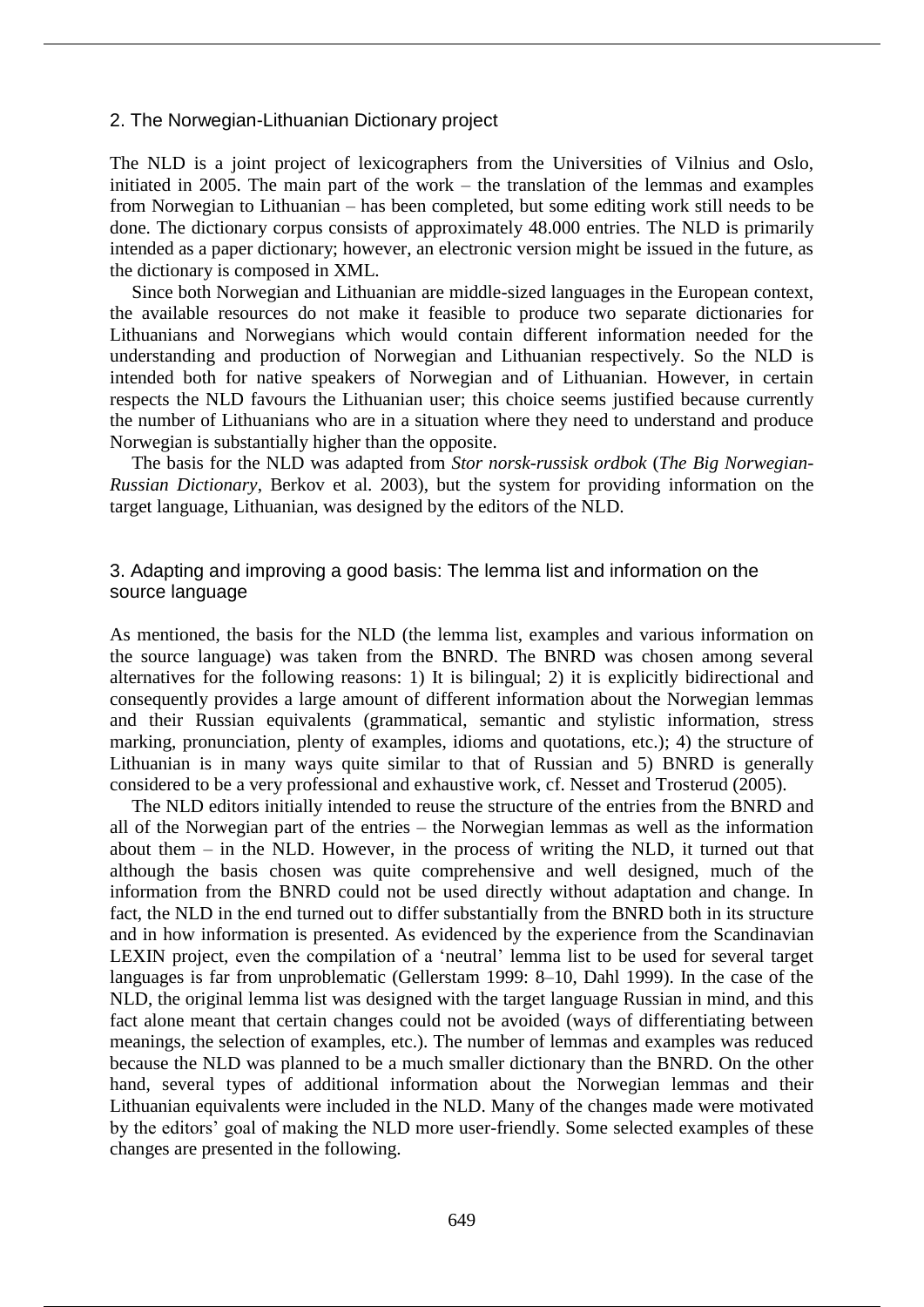#### 3.1. *Compounds*

In the BNRD compounds and some inflectional and derivational forms of the headwords are placed within the entries of the main component of the compound. In the NLD all lemmas of this kind are expanded to fully fledged headwords and treated in separate entries.

#### 3.2. *The cross-reference system*

In the BNRD cross-references are made on various levels of the article, also from one part of an entry to another entry or to a part of another entry. This system appears quite userunfriendly, especially in cases where the user is referred to a particular meaning in large entries treating polysemous headwords. In the NLD only cross-references between absolute synonyms headwords are used. The more frequent word is provided with target language equivalents, while the less frequent headword is given in a reference entry.

A type of cross-reference with the new function 'see also' was added in the NLD. This reference tells the user that additional information about the headword can be found in another entry. Thus, for example, the article **hammer** 'hammer' contains a reference to the compound *smihammer* 'blacksmith's hammer'.

## 3.3. *Reflexive verbs*

The BNRD uses seven different ways of presenting reflexive forms of Norwegian verbs. The NLD reduces this number to three: A reflexive form of a verb can be presented 1) as an example, 2) as a separate part of the entry when the verb has both reflexive and non-reflexive forms and the forms differ in their meanings, and 3) as a separate lemma if the verb does not have a non-reflexive form.

## 3.4. *Homonyms*

In the BNRD homonyms which are related to the same meaning(s) are rendered in a single entry. In the NLD, all homonyms belonging to different parts of speech are presented in separate entries.

## 3.5. *Meaning differentiation*

Many of the semantic paraphrases used to differentiate between meanings in the BNRD have been replaced by new ones in the NLD. The purpose of these changes is to use paraphrases which are more easily understood by most users – that is such ones which are shorter, less abstract, less scientific, not consisting of a reference to another headword, etc.

## 3.6. *Dead and live examples*

The BNRD provides a large number of so-called dead examples, that is examples constructed with codes for grammatical information. Thus, the Norwegian verb *inspirere* 'inspire' might be given in an example only with the information that it is used with the preposition *til* 'to',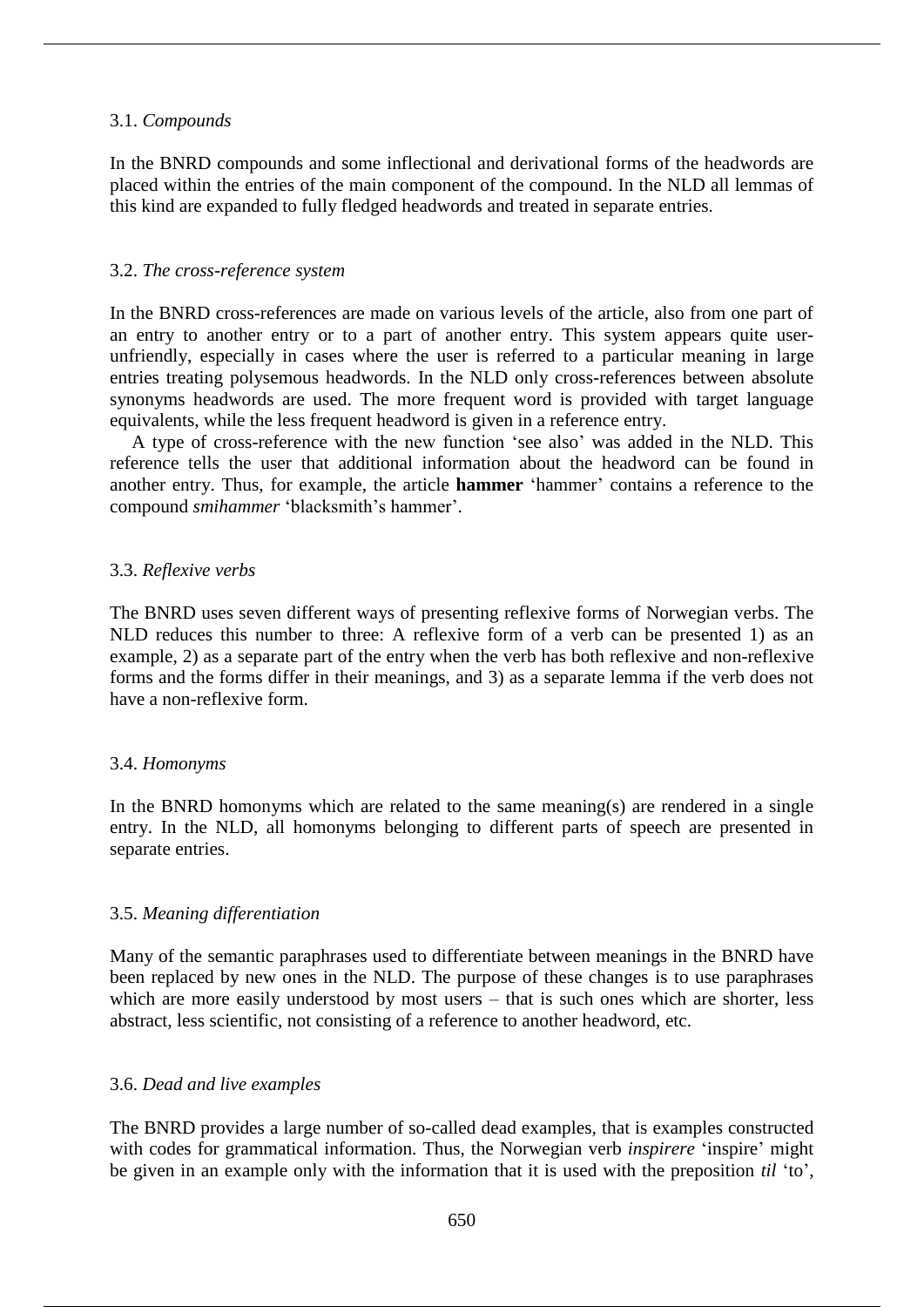corresponding to the Russian preposition *na*, taking the accusative case. Such examples are avoided in the NLD. They are mostly replaced by 'live' ones, that is examples providing not only grammatical, but also semantic information, for example in the form of common collocates. With the verb *inspirere*, the mentioned example from the BNRD is replaced by *inspirere til nye handlinger* 'inspire to new actions'.

## 4. Designing a system: Information on the target language

In a truly bidirectional dictionary, the target language part should be designed to meet the requirements of users for whom the target language is L2, although much of this information will be superfluous to users for whom the target language is L1. In fact, information on for example the pronunciation or declension of the equivalents is useful only when the dictionary is used for productive purposes by people who are not proficient in the target language. Probably for this reason, information on the target language is often given only limited attention.

In the Lithuanian lexicographical tradition, bilingual dictionaries *to* Lithuanian have as a rule been designed with Lithuanian native speakers in mind. This would seem to be a natural consequence of the fact that the number of Lithuanians learning foreign languages is larger than the number of foreigners learning Lithuanian. To some extent the NLD represents a break with this tradition, in that it aims to provide its Norwegian users with at least *some* information on the target language. Still, the compilers of the NLD do not take quite as radical a stance as Berkov (1996: 109, our translation):

'As a rule, a bilingual dictionary should provide both the active and the passive user […] with the information necessary to form any element of the paradigm (i.e. any form) of the word – the lemma and the equivalent – as well as to use that word in a grammatically correct way in a context.'

This may be an intellectually attractive position as well as a desirable one from some users' point of view. However, in a paper dictionary a solution along these lines – where both lemmas and their equivalents are provided with maximal information – runs the risk of overwhelming many users, making it more difficult for them to find the information they are seeking and thus all in all lowering the user-friendliness of the dictionary. This has been pointed out by Svensén (2004: 311); cf. also Dziemianko's (2006: 5) remarks on the need to find compromises between ease of accessibility and accuracy of description. The editors of the NLD have tried to follow a middle way, including only what is deemed to be the most important information about the equivalents.

## 4.1. *Information on pronunciation*

While Lithuanian standard orthography for the most part is quite consistent and through a limited set of rules guides the learner to the correct pronunciation, there is one important aspect which is not reflected by the orthography, namely accentuation. The language has free and mobile accent, as well as an opposition between two tonemes in long accented syllables. Nominals and verbs are divided into several accentuation classes according to how the accent is distributed across their paradigms, and it is impossible to determine the accentuation class only from the basic form. In other words, learners wishing to read or speak Lithuanian correctly have to learn the accentuation class of each lemma separately.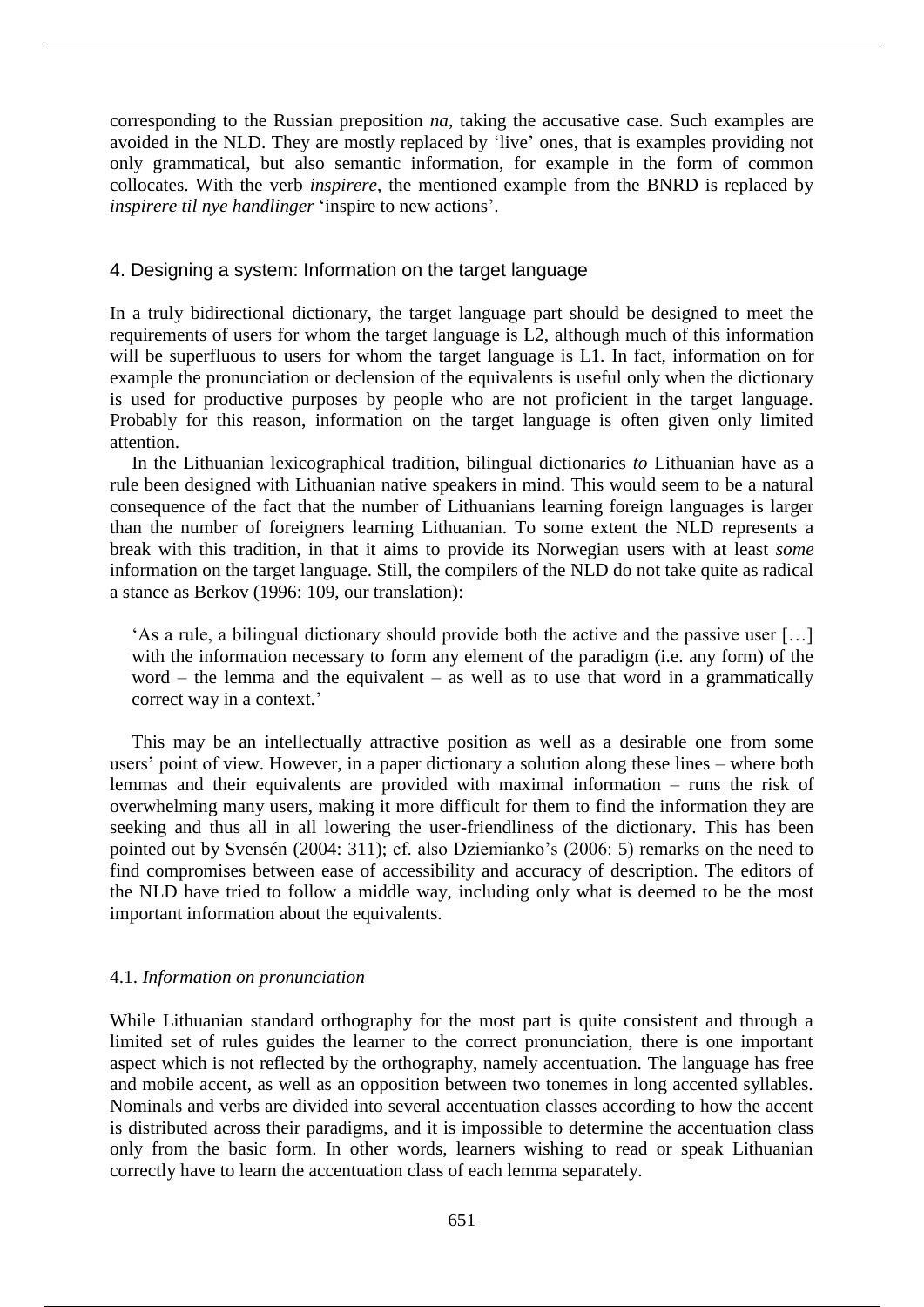Dictionaries to Lithuanian which do not provide information on the accentuation of the equivalents effectively force foreign users seeking this information to look elsewhere, for example in monolingual dictionaries. The NLD aims at amending this to some extent, by marking accentuation on equivalents. However, translations of Norwegian examples are not accentuated, and the accentuation classes are not provided on nominals and verbs. Thus, the Norwegian learner of Lithuanian will see how the equivalent is accentuated in the basic form (infinitive or nominative singular (masculine)). This information is not sufficient for him or her to be able to correctly accentuate all forms in the paradigm. However, if the user has some knowledge of Lithuanian accent patterns, the basic form will often provide enough information to form at least some of the other forms.

#### 4.2. *Information on declension and conjugation*

For Lithuanian nouns, the declensional paradigm is for the most part predictable from the basic form in which the equivalents are given. One notable exception is formed by nouns ending in *-is*, which could be declined according to two different patterns – one masculine and one feminine (the latter being the less frequent of the two). Information on which pattern is the correct one is given in a fairly unobtrusive way in the form of a superscript F on feminine nouns in *-is*, like this: **slott** n1 pills<sup>F</sup> ('castle').

When it comes to Lithuanian verbs, their conjugation patterns are much less predictable from the basic form (the infinitive). To give the user enough information to be able to form the whole paradigm, two other forms would in most cases have to be given in addition to the infinitive (or, possibly, a complicated system of grammatical codes could be developed to indicate conjugations). Although a similar system is followed for Norwegian verbs in the Lithuanian-Norwegian dictionary (Jakaitienė and Berg-Olsen 2001), the editors of the NLD decided against this, mainly on the grounds that it would reduce the user-friendliness of the dictionary for the largest group of users (that is for Lithuanian native speakers). However, in many cases the Lithuanian translations of Norwegian examples contain verb forms which will help Norwegian users form (part of) the paradigm for the verb in question.

## 4.3 *Information on valence and other syntactical properties*

Information on the valence of Lithuanian verbs and adjectives is very useful for Norwegians in the production of Lithuanian. This information is provided in parentheses next to equivalents. As noted in 3.6 above, information on valence is often also available from examples. Also certain other syntactic properties of lemmas are indicated, for example in cases where a Norwegian collective singular noun has as its equivalent a Lithuanian pluralis tantum: **hvètemel** -et kviečių̃ {kvietìniai} mìltai<sup>PL</sup> ('wheat flour'). Which syntactic properties of Lithuanian lemmas should be provided in dictionaries is discussed by Jakaitienė (2006).

## 5. Can a bidirectional dictionary be user-friendly?

User-friendliness in lexicography is a problematic concept, because a feature which enhances the user-friendliness of a dictionary for one group of users often reduces it correspondingly for other groups. This is especially acute in the case of bidirectional dictionaries. We have shown some relatively small concrete steps taken to make the NLD – a traditional paper dictionary – more user-friendly both for Lithuanian and Norwegian native speakers.